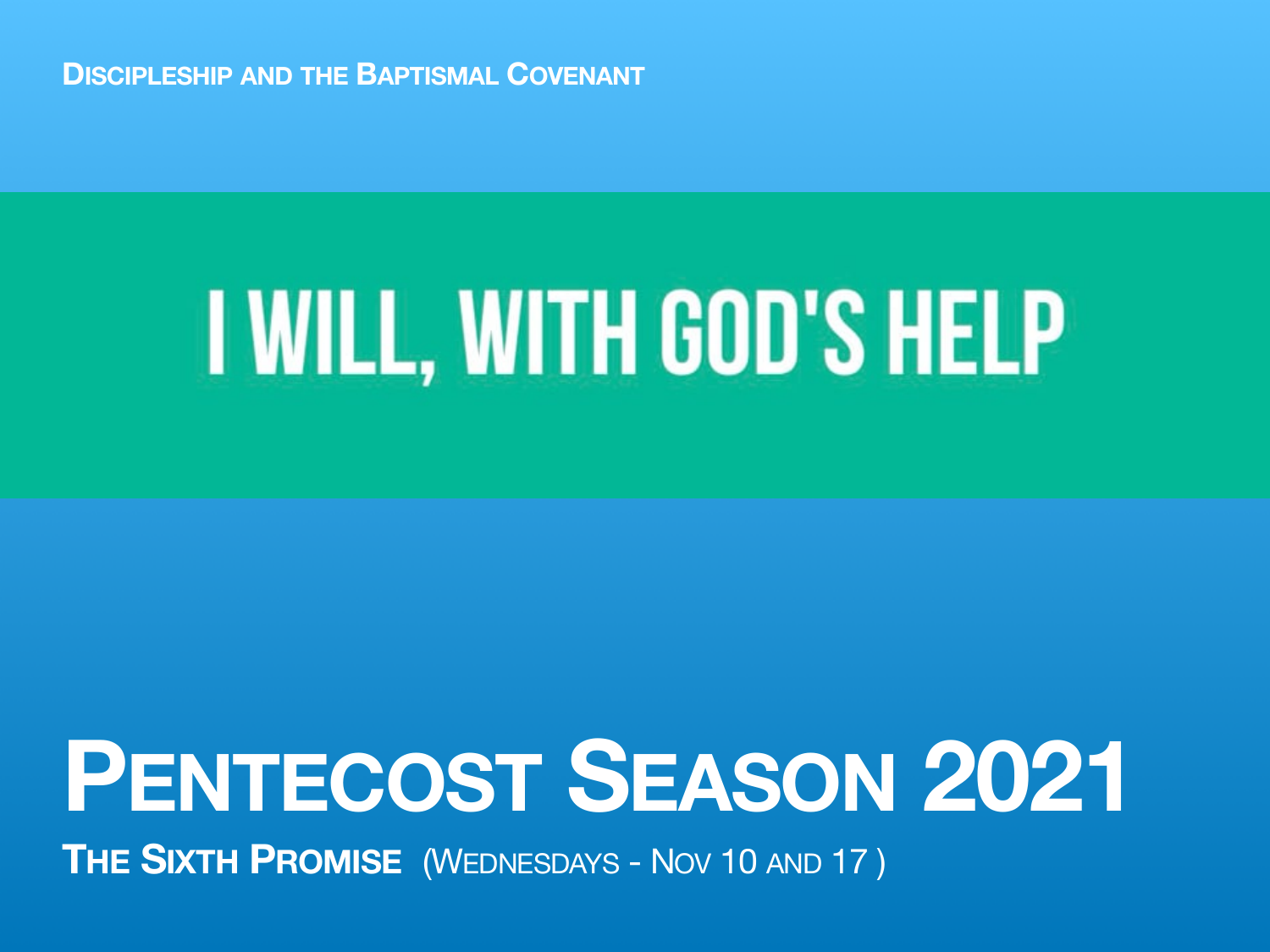#### OPENING PRAYER FOR STUDY

As we gather together to learn, to grow and to change we ask; Gracious God, help us to move into a deeper understanding of your truth. We lay our lives down before you and ask that you would move amongst us. May we all feel safe with each other. Safe to think and question, safe to ask for help, and safe to share our lives with each other and with you. We ask this in the name of Jesus the Christ, Saviour and Redeemer. Amen.

Best Practices for your own study and in a group setting.

- Keep an open heart and mind.
- Remember that there is no one correct interpretation of the sacred text.
- Allow yourself to hear others thoughts, and heartfelt beliefs.
- Welcome questions, ask lots of questions. Listen deeply.
- Read different versions of the sacred text and take note of the differences. Identify whether you are reading a translation or a paraphrase.
- Explore the historical and cultural context of what you are reading.
- Consult a wide theological diversity of commentaries. Traditional and contemporary thoughts.
- Make study a regular part of your faith journey.
- Share only what you feel comfortable sharing.
- Remember that all faith is a living breathing experience and changing our mind or position on a theological premise is not a failure.
- End with Prayer.

#### CLOSING PRAYER FOR STUDY

God of all Creation, your word is a lamp to our feet and a light to our path.

Thank you that we can live in your light and walk in your truth.

May the things that you have revealed and thoughts that we have shared dwell in our hearts and stir us to action.

We ask this in the name of Jesus the Christ, Redeemer, Saviour, Pattern of Life. Amen.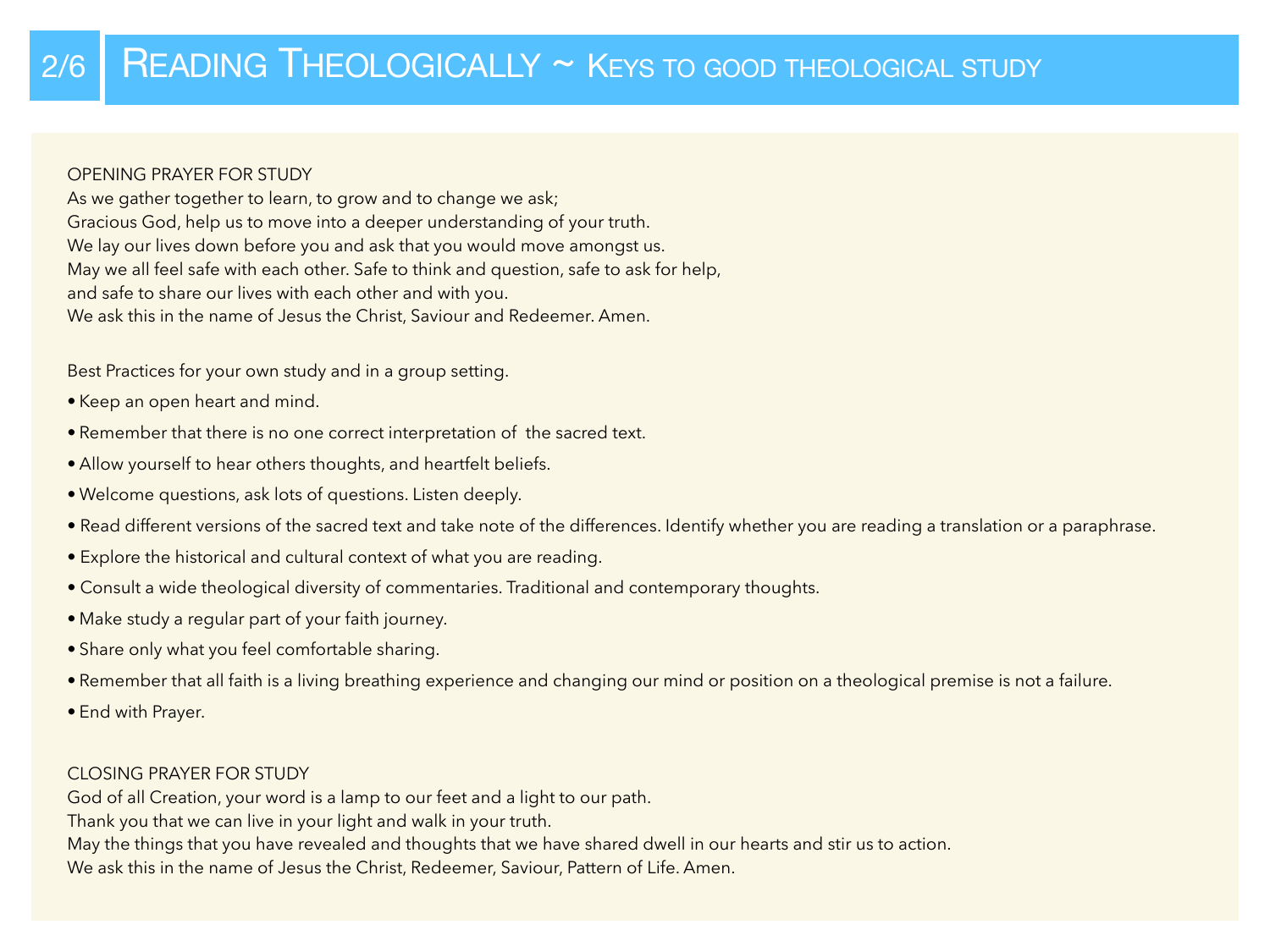## **BAPTISMAL COVENANT**

#### THE CREED

| Question      | Do you believe in God?                                                                                                   |
|---------------|--------------------------------------------------------------------------------------------------------------------------|
| <b>Answer</b> | I believe in God, the Father almighty, creator of heaven and earth.                                                      |
| Question      | Do you believe in Jesus the Christ, the Son of God?                                                                      |
| <b>Answer</b> | I believe in Jesus the Christ, God's only Son, our Saviour and Redeemer. Jesus was conceived by the power of             |
|               | the Holy Spirit and born of Virgin Mary. Jesus suffered under Pontius Pilate, was crucified, died, and was buried.       |
|               | He descended to the dead. On the third day he rose again. He ascended into heaven and is seated at the right hand of the |
|               | Creator. Jesus will come again to judge the living and the dead.                                                         |
| Question      | Do you believe in God the Holy Spirit?                                                                                   |
| <b>Answer</b> | I believe in God the Holy Spirit, the holy catholic Church, the communion of saints, the forgiveness of sin,             |
|               | the resurrection of the body, and the life everlasting.                                                                  |

#### **THE PROMISES**

| Question      | Will you continue in the apostles' teaching and fellowship, in the breaking of bread, and in the prayers?           |
|---------------|---------------------------------------------------------------------------------------------------------------------|
| <b>Answer</b> | I will with God's help.                                                                                             |
| Question      | Will you persevere in resisting evil and, whenever you fall into sin, repent and return to the ways of              |
|               | Jesus the Christ?                                                                                                   |
| <b>Answer</b> | I will with God's help.                                                                                             |
| Question      | Will you proclaim by word and example the good news of God in Christ?                                               |
| <b>Answer</b> | I will with God's help.                                                                                             |
| Question      | Will you seek and serve Christ in all persons, loving your neighbour as yourself?                                   |
| <b>Answer</b> | I will with God's help.                                                                                             |
| Question      | Will you strive for justice and peace among all people, and respect the dignity of every human person.              |
| <b>Answer</b> | I will with God's help.                                                                                             |
| Question      | Will you strive to safeguard the integrity of God's creation and respect, sustain, and renew the life of the earth? |
| <b>Answer</b> | will with God's help.                                                                                               |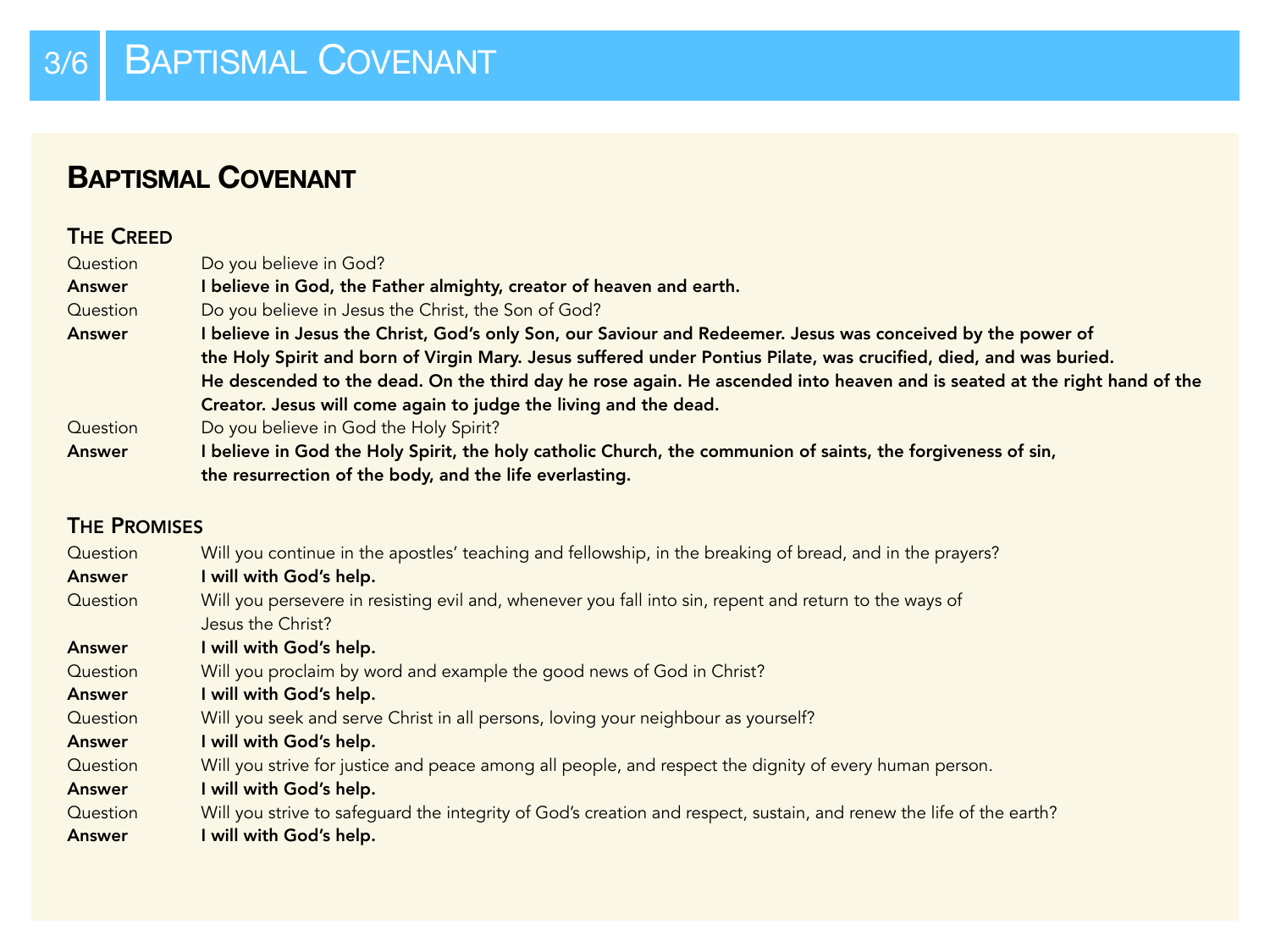## 4/6 THE SIXTH PROMISE: WHAT IS GOD'S CREATION?

Will you strive to safeguard the integrity of God's creation and respect, sustain, and renew the life of the earth?

## I will with God's help.



#### **God's Creation**

Please watch the following video created by The Bible Project. **<https://bibleproject.com/explore/video/genesis-1-11/>**

Read the excerpt from The Beautiful CreatureL Trees in the Biblical Story by Sylvia Keesmaat found on page 5.

- I. What are the stages of Creation?
- II. What is our (humanities) relationship to Creation?
- III. Is the earth a living breathing reflection of God, and does it have its own autonomy (or should it)?
- IV. How do violence disobedience lead to the destruction of the earth?

Scripture - There are many different translations and paraphrases of the scripture. Reading the same scripture verses from different translations is an excellent way to hear more from the sacred text. [Bible Gateway - https://www.biblegateway.com/passage/?](https://www.biblegateway.com/passage/?search=1+Corinthians+15&version=NIV) [search=1+Corinthians+15&version=NIV](https://www.biblegateway.com/passage/?search=1+Corinthians+15&version=NIV)

Genesis 1:1- 2:4 Deuteronomy 20:19 Psalm 104:30 1 Kings 5:5-6

Romans 8:19-23 Matthew 7:19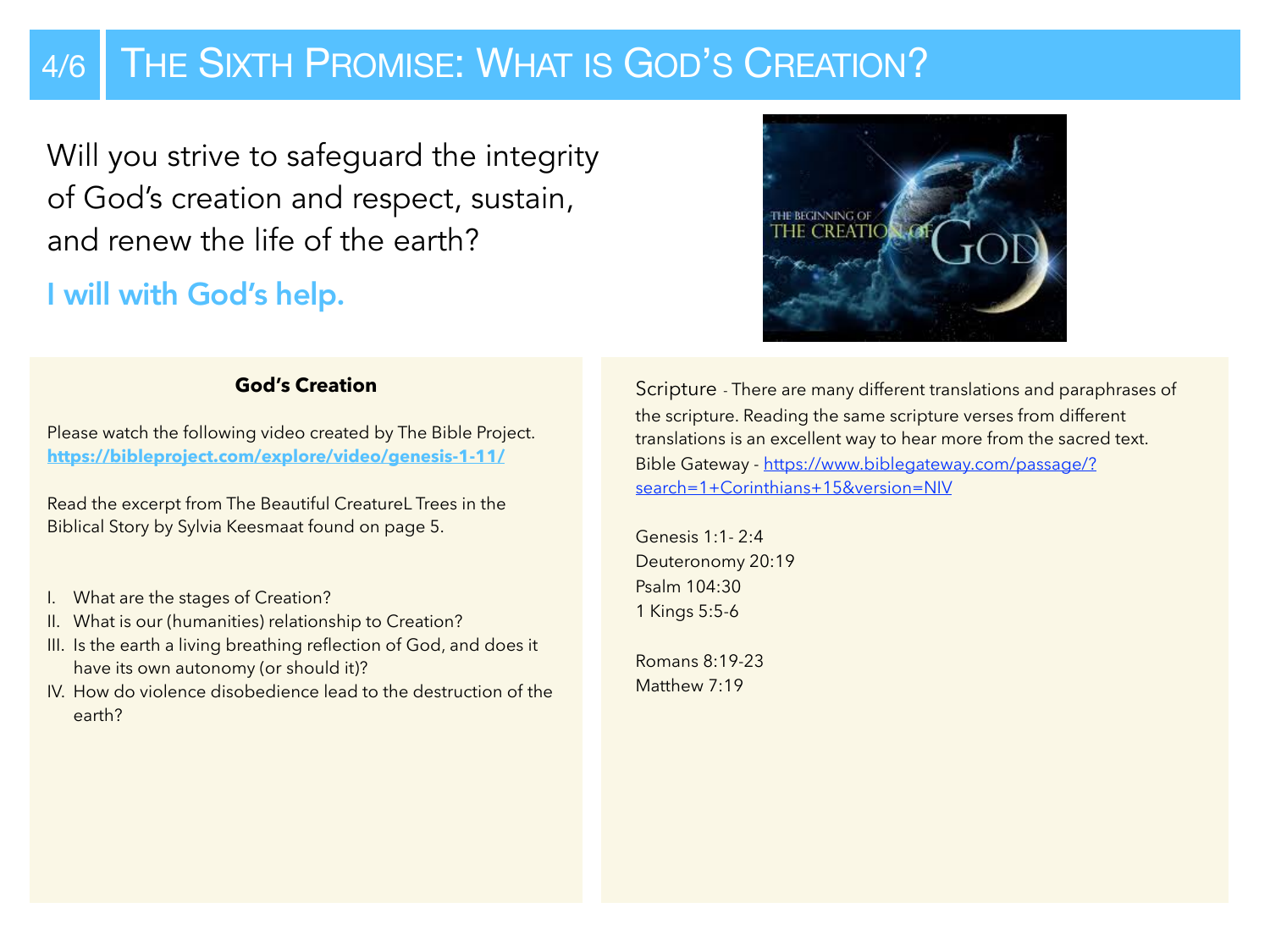## 5/6 THE SIXTH PROMISE: WHAT IS GOD'S CREATION?

Will you strive to safeguard the integrity of God's creation and respect, sustain, and renew the life of the earth?

### I will with God's help.



Cedars of Lebanon

In the beginning, there were no trees. There were no trees, for there was no rain to nourish them and no creature to tend them. In the beginning, there was the Voice. The Voice called the earth to birth the trees. As the Voice called and beckoned, the earth brought forth and the growth began: sap rushed up, limbs stretched, breaking the moist soil, reaching for the warmth of the sun. Roots groped, stretched, moved through the crumbly earth, embraced and cleft rocks, drew nourishment. Buds formed and leaves unfurled, fluffy and small, growing as the sun dried and warmed them and as sap filled them.

The Voice said, "Be trees full of life, be strong. Grow fruit for the birds and the animals, and branches for their homes. Be pleasing to look at, shout forth the grandeur of the Word. Dig your roots deep; draw nourishment from the earth."

And the trees became living beings.

Then the trees watched as the Voice called forth once again, as the Voice formed another creature out of the earth. "This is the earth creature," said the Voice, "who will tend you, who will dress your figs and prune your young blossoms. This is the creature who will provide water in your youth and pruning in your old age."

Then the Voice spoke to two of the trees. "You are the tree of life," said the Voice to one, "And you are the tree of the knowledge of good and evil," the Voice said to the other. "You are set apart for the covenantal meal I will share with my image bearer—the meal that will bring life, and, eventually, knowledge."1

The trees rejoiced in their calling, but not so much that they didn't hear the words spoken to the image, the words that made the trees wonder at the gravity of their calling: "Do not eat of the tree of the knowledge of good and evil, for in the day that you eat of it you will die."

The trees wondered at how it had all gone wrong so quickly. Oh, they knew what had happened, all right. They had overheard the conversation as they surrounded the serpent, the woman, and the man. They bore mute witness as the wisest of the animals discussed the words of the Voice with the woman. They watched in silence as the image took the fruit, the fruit that belonged only to the Voice, and ate it. They knew that if their gifts were taken at the wrong time, there would be no nourishment; they knew that grasping would result in death, not life.2

Before the Voice returned in the cool of the evening, the trees had already begun to mourn.